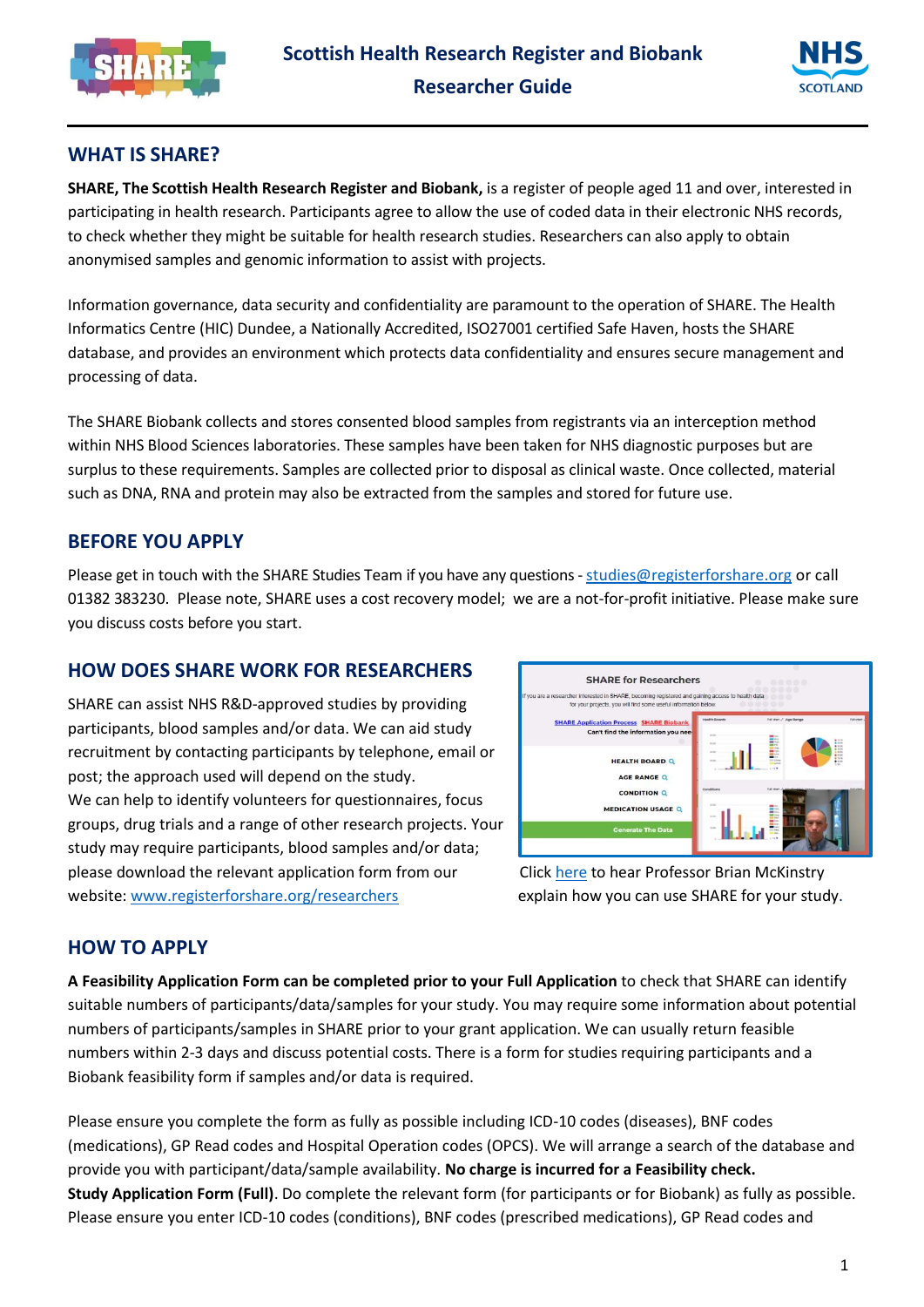

# **Scottish Health Research Register and Biobank Researcher Guide**



Hospital Operation codes (OPCS) where applicable within the inclusion and exclusion criteria section. Please sign and date the form, and return with the required documents t[o studies@registerforshare.org](mailto:studies@registerforshare.org)

#### Required documents:

- $\Box$  If you are conducting your study in multiple health boards, you must include details of the relevant Chief/Principal Investigator for each health board
- □ R&D approval for each relevant board
- □ Protocol
- $\Box$  Ethics Approvals
- □ Patient Information Leaflet

Please note: if you are writing your Protocol, even if you intend to have SHARE as a back-up option, please mention in your recruitment methods that you *may* use SHARE. For Non-Commercial studies, the above information can be added to the OID - Organisation Information Document as a local database being used (i.e. SHARE).

# **PROCESSES FOR DIFFERENT TYPES OF STUDY**

### **For studies requiring participants**

- Application form and supporting documents are reviewed by the Access Committee within 3-5 days. Paperwork required: Study Protocol, Patient Information Leaflet, NHS Ethics approval, R&D approval.
- We will discuss the estimated fees for using SHARE and send an invoice quote. This must be signed by the PI and returned to the SHARE Studies Team.
- You will receive a Letter of Approval from the SHARE Directors once the application has been approved.
- The application is sent to HIC for data linkage and cohort build.
- Once HIC has identified the cohort required for your study, they provide the SHARE Studies Team with access to a web-based application which is known as the 'Tracker'. The Tracker will indicate (minimal) details of those volunteers that match your study inclusion/exclusion criteria.
- The Studies Team use the Tracker to initiate contact with the candidates, initially contacting up to 5 candidates (by telephone/email/text) to test that the cohort selection is appropriate (any discrepancies in selection are quickly established and communicated to the PI and HIC). The SHARE Studies Team manage the expectations of the candidates they contact, informing that they should expect to hear from the Research Team within 5-7 days.
- HIC will provide you the researcher, with access to this cohort through the Tracker. The contact details of the interested participants will be visible to you on the Tracker, along with any notes e.g. person prefers to be contacted in evenings, works shifts, etc.
- Researchers are also required to keep the status of the participant updated on the Tracker (i.e. screened/ consented/withdrawn/enrolled/completed).



### **For studies involving questionnaires**

- Researchers must keep SHARE aware of any amendments to study protocol or pauses in recruitment.
- SHARE can assist by sending emails with a link to your questionnaire, to all registrants or to a specific cohort. The Full Study Application Form should be completed.
- Please note that your questionnaire should be mobile compatible and work on all mobile platforms.